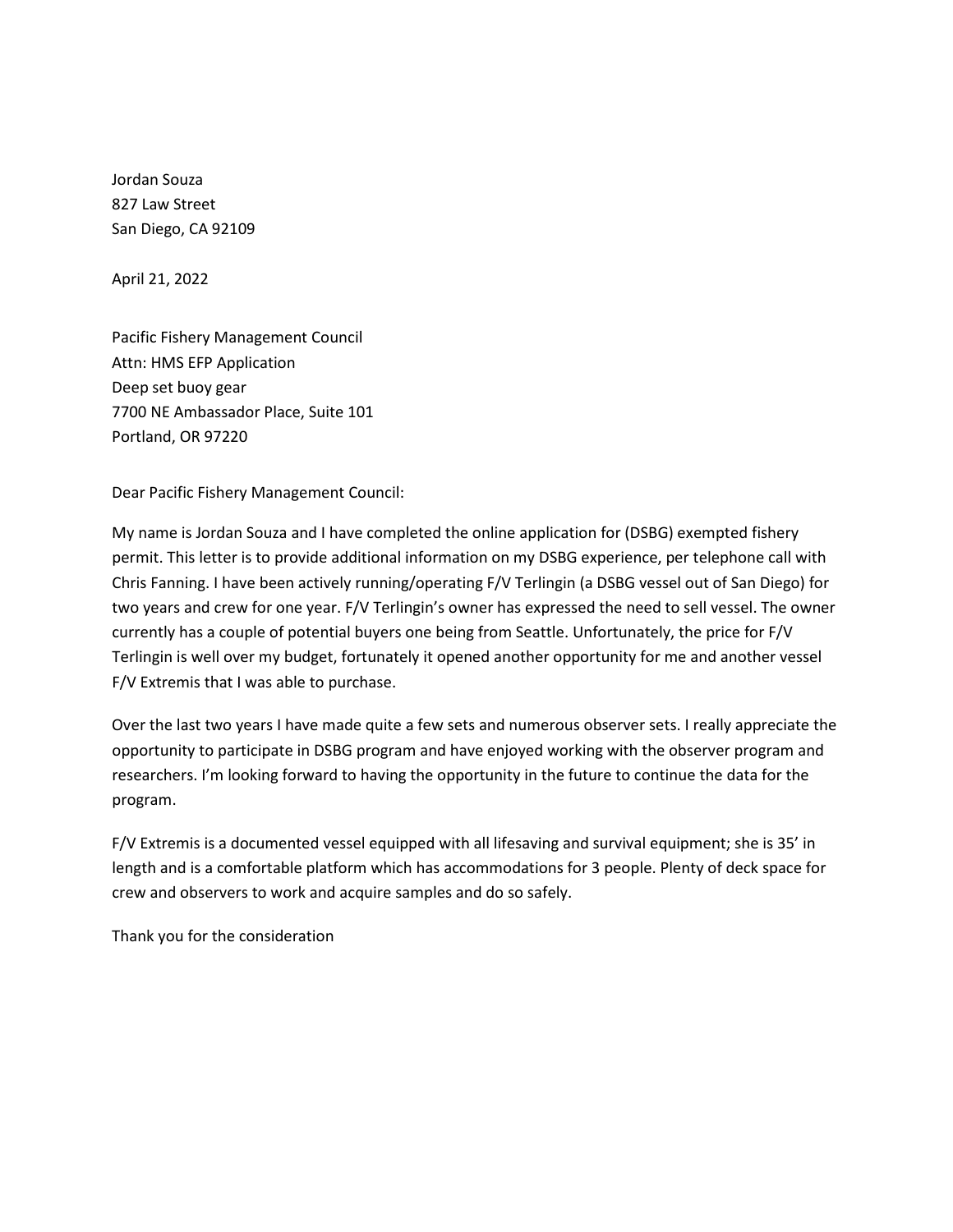Pacific Fishery Management Council

April 21, 2022

Page 2

Sincerely,

Jordan Souza

F/V Extremis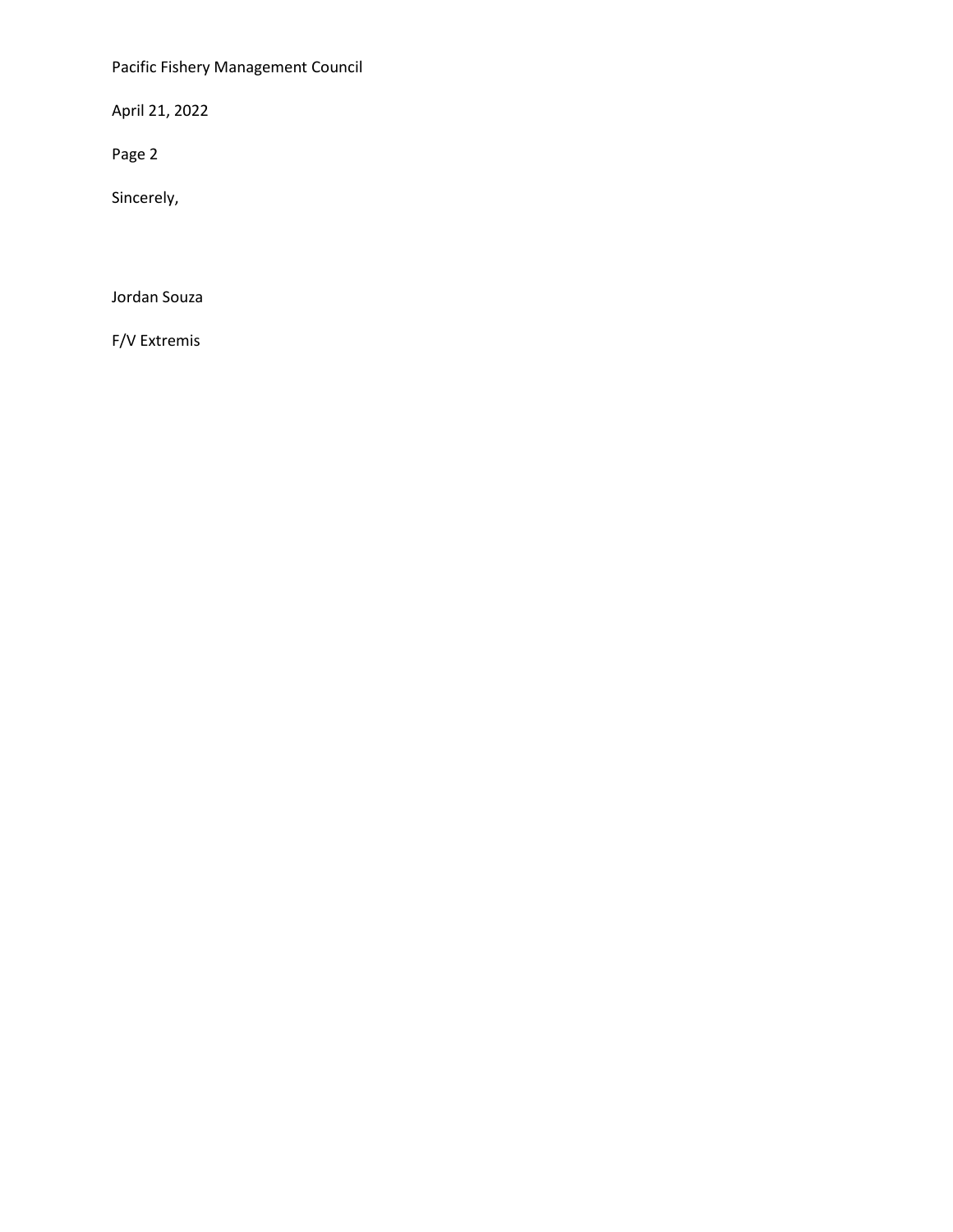Thursday, April 21, 2022



# **Deep-Set Buoy Gear Application**

**Application Date** Wednesday, April 20, 2022

#### **Applicant(s):**

**\*We have provided room for two applicant names below - Applicant a) and Applicant b). If you have additional applicants/vessels/participants, please fill them in the field at the bottom of this form.**

| Applicant a)                            | Jordan Souza                                                               |
|-----------------------------------------|----------------------------------------------------------------------------|
| <b>Email</b>                            | jordans.souza@gmail.com                                                    |
| <b>Phone Number</b>                     | (858) 442-5938                                                             |
| <b>Address</b>                          | 827 law street<br>San Diego, California, 92109                             |
| <b>Commercial Fishing Permits Held:</b> | commercia fishing licence, HMS and also second on a EFP<br>Box crab permit |

# **Commercial Fishing Experience:**

|                                         | <b>Years of Experience</b> | Gear type / Type of participation<br>(Captain, Crew, Vessel owner, etc.) |
|-----------------------------------------|----------------------------|--------------------------------------------------------------------------|
| <b>DSBG</b>                             | 3                          | 2 years captain and 1 year crew                                          |
| Other swordfish gear                    |                            |                                                                          |
| Other gear type $(s)$                   | crab traps and ground fish | crew with crab and captain<br>ground fish                                |
| <b>Email</b>                            | jordans.souza@gmail.com    |                                                                          |
| Number of vessels*:                     | 1                          |                                                                          |
| Vessel a) Name:                         | <b>Extremis</b>            |                                                                          |
| <b>Registration Number:</b>             | 1051680                    |                                                                          |
| <b>Name of Operator:</b>                | Jordan Souza               |                                                                          |
| <b>Commercial Fishing Permits Held:</b> | boat registration, HMS     |                                                                          |

**\*List information for additional EFP applicants/vessels/participants in the field at the bottom of this form.**

# **Do any of the applicants/vessel operators have current/pending state**

No

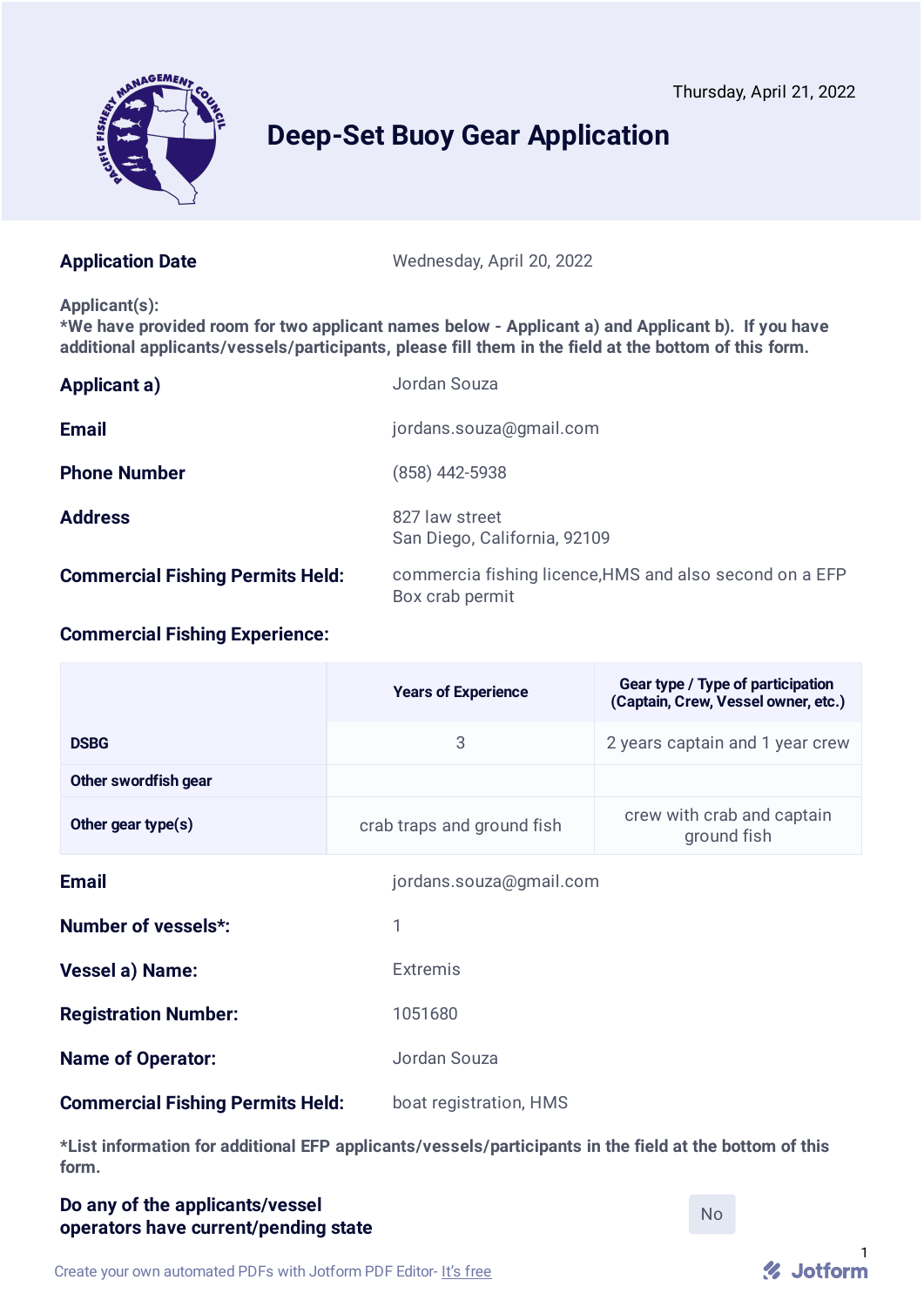**on the nature and status of any violations may be required as part of the application review process).**

**Duration: The EFP will normally be issued for a two-year period from the date of issuance. If you have good reason for receiving an EFP for a longer period, specify the requested number of years and provide justification for the longer duration:**

n/a

**Intended DSBG Configuration (See Attachment A )**

**Standard** 

**Describe proposed gear modifications (if any) that differ from the descriptions in Attachment A:** none

**Do you intend to target any species other than swordfish? (This does not include other species that get caught incidentally when targeting swordfish)**

No

**If you do plan to use the gear to catch other species, list the species and how the fishing method you plan to use would differ (depth, time of day, season, etc.):**

n/a

#### **Fishing Area and Effort:**

|                                                                       | Number of vessels/Vessel names | <b>Estimated fishing effort in number</b><br>of days or sets |
|-----------------------------------------------------------------------|--------------------------------|--------------------------------------------------------------|
| Southern California Bight (Pt.<br>Conception to the U.S.-Mex. Border) | f/y Extremis                   | 40                                                           |
| <b>Central California (Point Reyes to</b><br><b>Point Conception)</b> | f/v Extremis                   | 40                                                           |
| Northern California (42 degrees N.<br>latitude to Point Reyes)        |                                |                                                              |
| <b>Oregon (Columbia River to 42</b><br>degrees N. latitude)           |                                |                                                              |

**Please note that applications to fish outside the Southern California Bight will be looked on more favorably in the review process.**

# **Additional information you think would be helpful in reviewing the application concerning where you plan to fish and the amount of fishing:**

n/a

**Data Gaps: Will your EFP fishing specifically address any of the following data gaps? (See Attachment B for descriptions)**

Active gear tending

Gear conflicts/number of vessels

### **Explain what methods you would use, or information you plan to gather, to address the data gaps you checked off above:**